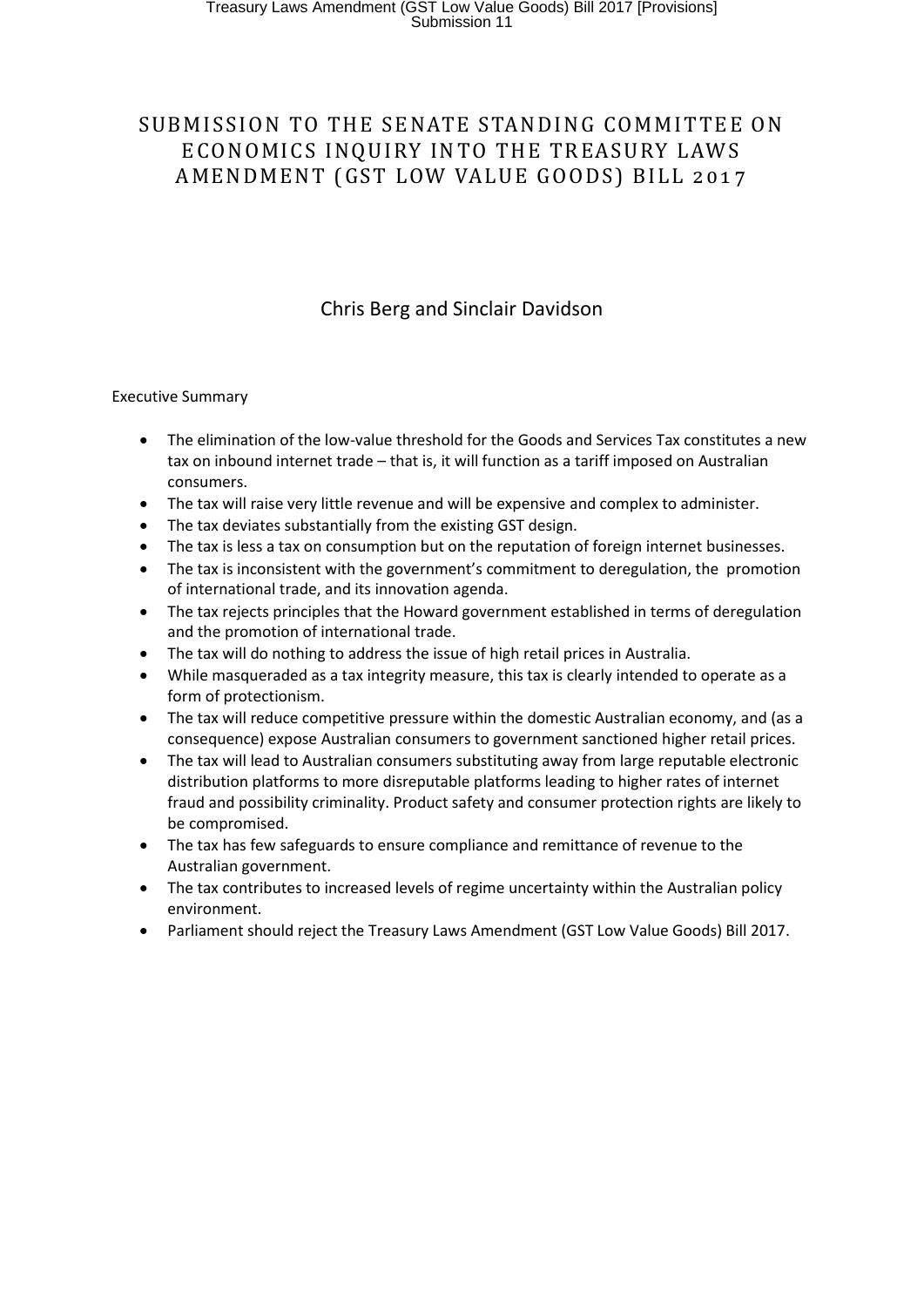#### **I INTRODUCTION**

In his *Wealth of Nations* (1976), Adam Smith proposed four principles of taxation which still inform discussions of the structure of a taxation system today (Alley and Bentley 2005). Taxes should be imposed with regard to their equality, certainty, convenience of payment, and the economy of their collection. The Treasury Laws Amendment (GST Low Value Goods) Bill 2017 violates each one of these principles. It is levied unequally, distorting competition and purchasing decisions. The administration of the tax will be uncertain and subject the Australian tax regime to significant uncertainty. While the tax will likely be convenient to pay for consumers, it is likely to be highly inconvenient for the retailers who will bear the responsibility for remitting revenue back to the Commonwealth government. Finally, while the decision to require the tax to be collected by retailers reduces the cost of collection for the Australian government, the cost and logistic complexity of foreign firms collecting Australian taxes is likely to be substantial.

Currently imports into Australia purchased by Australian consumers are liable for GST payment at the border only if the purchase exceeds \$1,000. By contrast, all goods and services purchased in Australia at Australian retailers (that exceed a turnover of A\$75,000 per annum) are liable for GST regardless of their cost. The Bill eliminates the *de minimis* import threshold, making all purchases liable for GST whether they are purchased from firms inside Australia's indirect tax zone or not. The Treasurer has described the purpose of this bill to ensure that "low-value goods imported by consumers will face the same tax regime as goods that are sourced domestically" (Commonwealth Parliamentary Debates, House of Representatives, 16 February 2017, p. 1278).

It has long been recognised in Australia, however, that at a sufficiently low figure, the cost of imposing a tax at the border on low value goods is uneconomical, as, at some point, the cost of collection exceeds the revenue collected. The Productivity Commission (2011: 169) found that "In most scenarios estimated, total collection costs would still exceed additional revenues or generate net efficiency losses for the community". In this context, the Bill is structured to relieve the cost of collection from the Australian government. To do so, it places an obligation on foreign firms doing more than A\$75,000 worth of business with Australian customers to collect GST on behalf of the Australian government for their transactions with Australian customers. Overseas firms will be required to "register for, collect and remit" GST to the Commonwealth. Further complexities have been added by the Bill's intent to target "online marketplaces" rather than individual suppliers themselves – the government has in mind here platform retailers such Amazon.com's marketplace service or eBay – and redelivery services, which on-forward goods to Australia from foreign firms that do not natively offer international shipping.

We argue in this submission that the complexity of this tax structure reflects a conceptual confusion about the nature of Australia's Goods and Services Tax and the significance of online retailing that could have substantial consequences for the integrity of Australia's tax system and Australia's reputation as a good international player in global tax administration. This submission follows from work we have done in recent years on the low value threshold GST (Berg 2015; Chung 2015) and on questions of Australia's position in the global tax regime more generally (Berg and Davidson 2015, 2017b; Davidson 2014; Zhang et al. 2017).

In this Part II of this submission we outline the origins and significance of the \$1000 threshold. In Part III we outline the conceptual confusions behind the government's policy. In Part IV we outline some of the likely consequences of this change. In the conclusion we consider how this policy is likely to affect Australia's reputation as a good international player.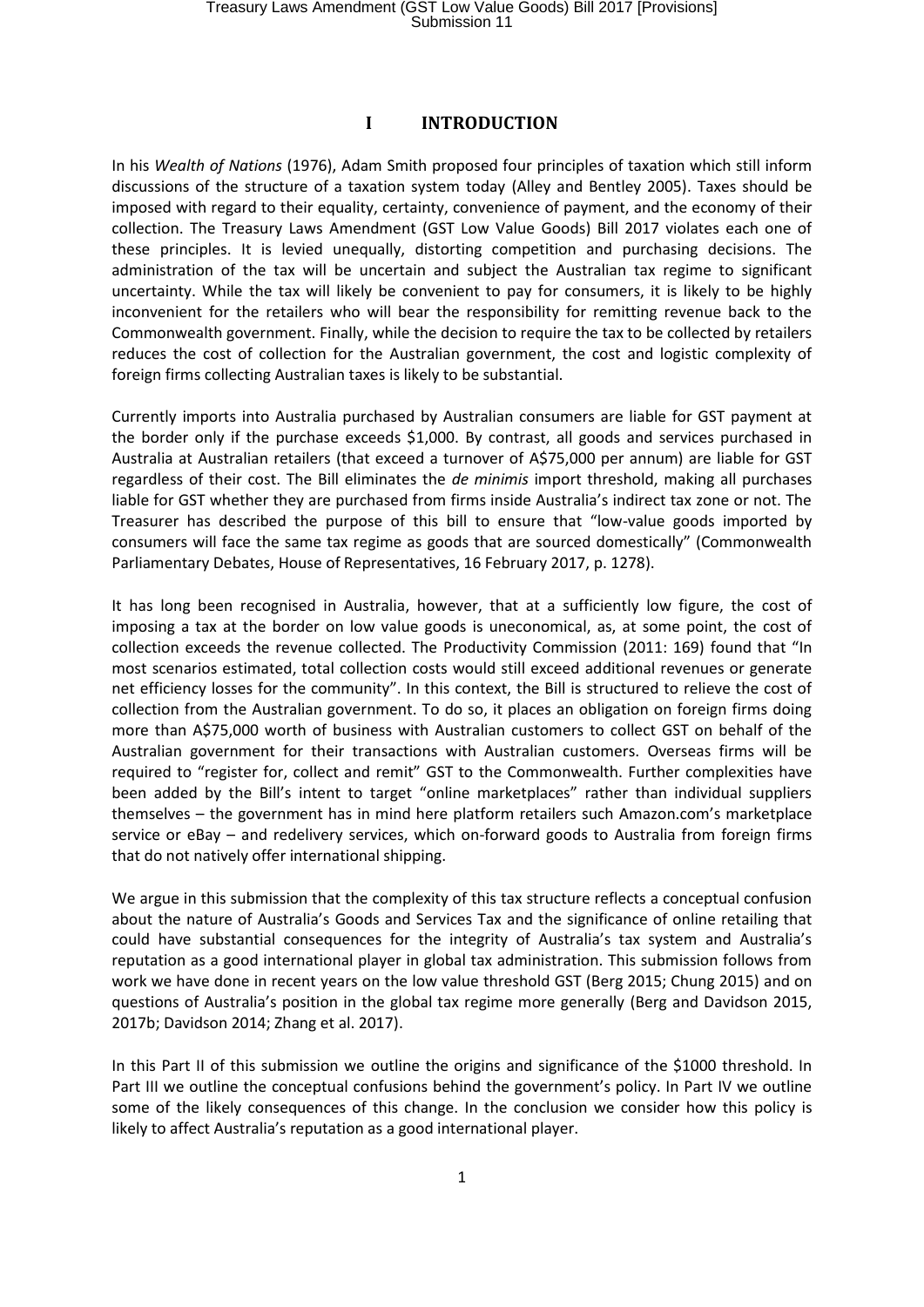## **II THE PURPOSE AND ORIGIN OF AUSTRALIA'S LOW VALUE THRESHOLD**

The A\$1,000 low value threshold has its origin in the customs entry (screen free) thresholds and duty and tax free thresholds at which goods entering the country do not have to be formally entered through customs and at which goods are treated as duty and tax free respectively. In her survey of value-added taxes around the world, James (2015: 57) argues that thresholds are set with regard to "striking a balance between revenue foregone and administration and compliance costs". However the Australia thresholds have had a broader purpose than that. The Australian Taxation Office (1997: 7) has characterised the low value threshold as a mechanism to reduce the regulatory burden on international trade. The purpose of the low value threshold is "[a.] minimising delays in the delivery of mail and cargo, [b.] reducing the cost to business of importing low value consignments, [c.] determining a value below which it is uneconomical for [customs] to collect the tax and duty, and [d.] to facilitate international trade by minimising [customs] intervention." The relative cost of collection against the possible revenue raised by collecting revenue at the border is only one of four purposes of the low value threshold – rather, the emphasis is on keeping the burden of red tape low and encouraging, rather than discouraging, trade.

The low-value threshold has been adjusted over time, but does not appear to have any relationship to the cost of collecting revenue at the border. [Figure 1](#page-2-0) shows the duty and sales tax free threshold between 1975 and 2015 for post. Since the introduction of the GST in 2000, this has become popularly known as the low-value threshold for GST. Set originally at \$100 in 1975 dollars, between 1986 and 2005 the threshold distinguished between goods which arrived by post and goods which arrived by means other than post (not shown). In 2005 the Howard government reconciled the two thresholds into the single \$1,000 threshold that remains today.

<span id="page-2-0"></span>

**Figure 1: Low value (duty and sales tax free) threshold for post, 1975-2016**

Source: Australian Customs Service, Submission to the Joint Committee of Public Accounts Inquiry into Internet Commerce, 29 September 1997; own calculations.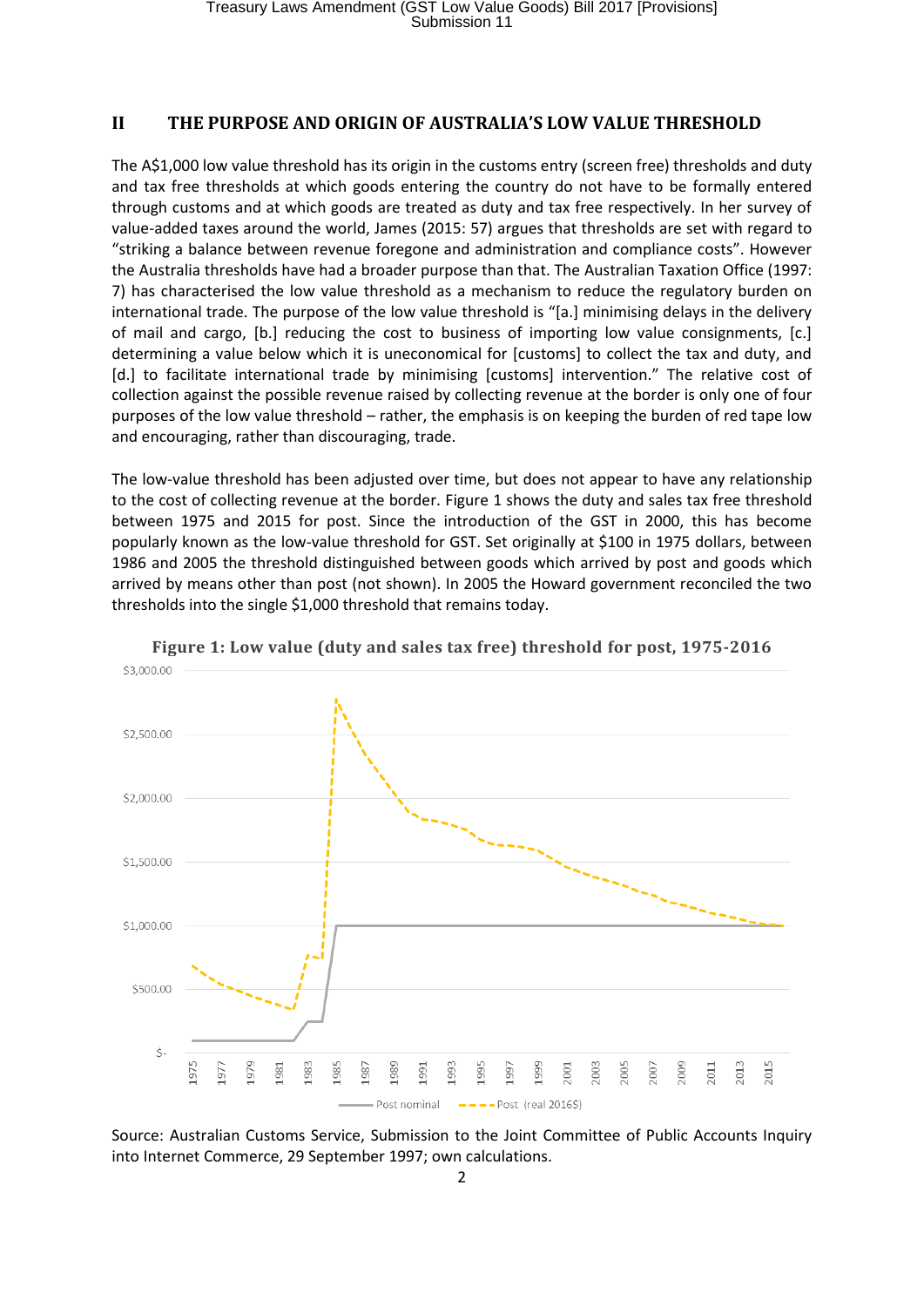The stable nominal threshold masks the substantial change in the real value of the threshold. As the Board of Taxation (2010: 46) noted, the non-indexation of the threshold, which has remained fixed since 2005 and fixed for goods arriving by post since 1985, "will reduce over time any potential bias in favour of imported goods over local goods of the same quality and value". The table shows the thresholds in 2016 dollars to show how significant that reduction has been. When the A\$1,000 threshold was first set in 1985 it was the equivalent of A\$2,780 in 2016 dollars.

Why was the uniform threshold fixed at A\$1,000 in 2005? Complaints that online trading might compete with Australian firms subject to Australian sales taxes date back at least to the earliest parliamentary reckonings with the digital economy (Joint Committee of Public Accounts and Audit 1998). As documents released under freedom of information legislation reveal, the Howard government considered reducing the uniform threshold to A\$500, and this was the position recommended by the Minister for Justice and Customs at the time. However, the prime minister rejected this recommendation at set the threshold at A\$1,000. The explicit intent behind this decision was "the government's commitment to reduce the burden of regulation" (Howard 2005). As we have seen, the historical purpose of the low value threshold is not to maximise revenue to the Commonwealth but to reduce the compliance burden of customs and facilitate international trade. The Howard government decision was consistent with that intent.

# **III A SALES TAX IMPOSED ON FOREIGN SALES IS A TARIFF**

It is important to understand that the Australian Goods and Services Tax is a value added tax (VAT). Value added tax is a form of sales tax that is levied on business sales at each level of production and distribution. It is applied to the sales price of goods and services net the cost of purchase and previously paid VAT. As such it is not a tax on gross sales or turnover but rather a tax on net sales. For more detail see Tait, Ebel and Le (2005). The government acknowledges that the GST is a sales tax by listing it as being a sales tax in the Budget Papers.

Value added taxes are usually described as being consumption taxes – this is based on the *assumption* that the tax is passed forward to the consumer. An important component of the VAT is that the government refunds the VAT that has been paid along the value chain until the final consumer purchases the good or service. Like most countries that operate a VAT, Australia employs the credit-invoice mechanism to keep track of the integrity of the tax. This entails a complex paper trail of invoices that can be audited by the tax authorities to minimise fraud. The Australian VAT is quite comprehensive with few exemptions (fresh food, education, health, government services). The other important point is that for-profit businesses only have to register for GST once their turnover exceeds A\$75,000, and non-profit organisations only have to register for the GST once their turnover exceeds A\$150,000. Finally consumer prices, in Australia, are quoted inclusive of GST.

In this section we argue that the proposed extension of the GST to low imported goods is not an integrity measure or a fairness measure as the government has suggested, but rather it is a new tax.

The key point to our argument is the following feature of the legislation (Explanatory Memorandum, pg.7):

The reforms:

… treat the operator of an electronic distribution platform as the supplier of low value goods if the goods are purchased through the platform by consumers and brought to the [Indirect Tax Zone] with the assistance of either the supplier or the operator.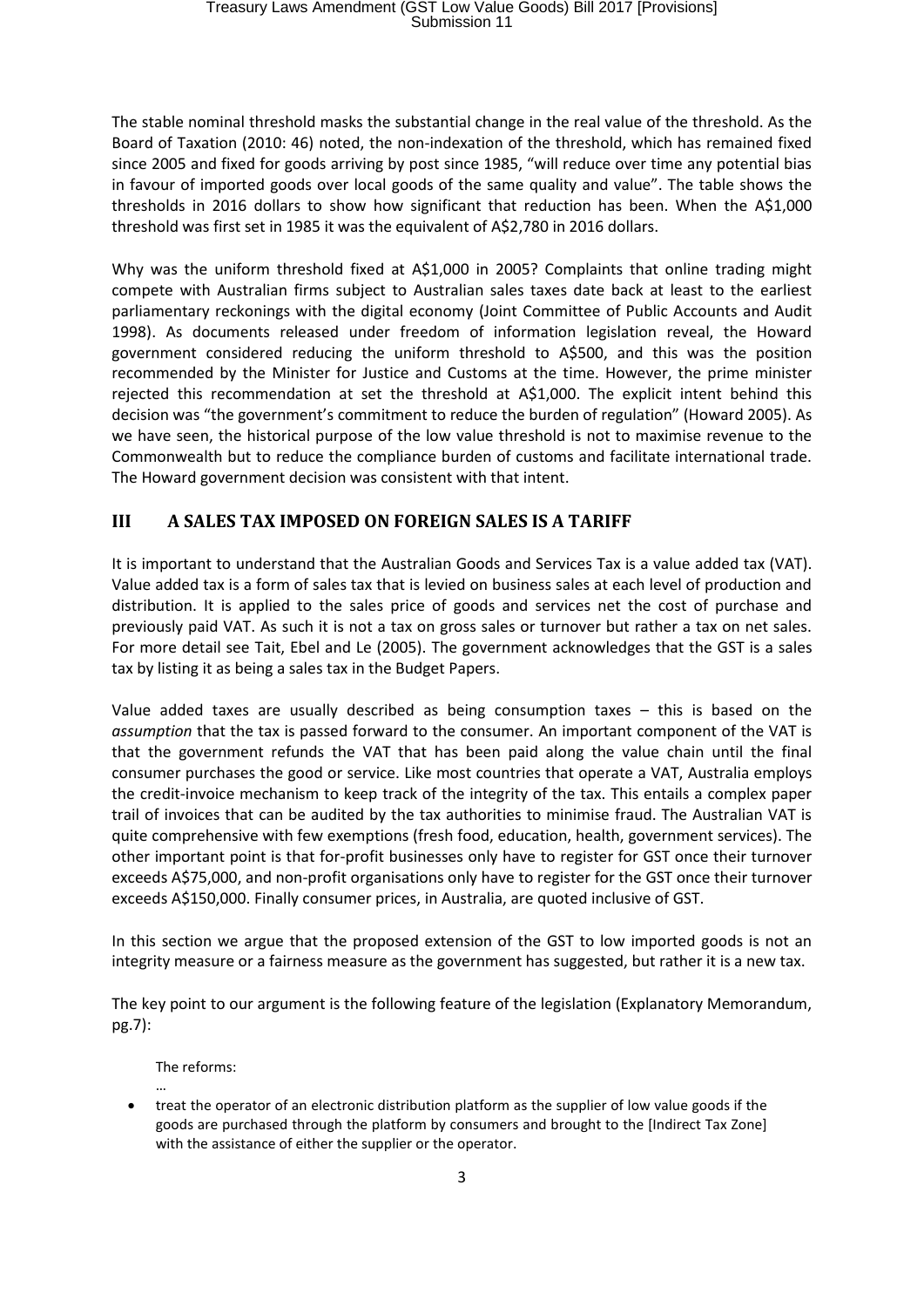# Treasury Laws Amendment (GST Low Value Goods) Bill 2017 [Provisions] Submission 11

This is a stark divergence from how value-added taxes are usually constructed. Normally a VAT is a tax on net sales with the assumption that tax has been passed forward. This new tax is a tax on a business that facilitates trade between two separate parties. Imagine if instead of a buyer and seller trading on an electronic distribution platform they conducted their business over the telephone. If this Bill were to operate in a consistent manner it would then be imposing the tax liability on the telephone company.

To highlight the absurdity of the Bill, we make use of one of the examples set out in the Explanatory Memorandum (pg. 21).

Wei is a resident of Hong Kong who purchases a piece of artwork valued at \$700 from a supplier in Vietnam. The supplier arranges for the delivery of the artwork to his niece Li who lives in Australia.

A supply of goods is a supply of low value goods if the customs value would have been \$1,000 or less at the time when the consideration for the supply is first agreed. The artwork has a customs value of \$700 and is therefore a low value good. The supply of this low value good is connected to the [Indirect Tax Zone], because it is a supply of a low value good that is purchased by a consumer and brought to the [Indirect Tax Zone] with the assistance of the supplier. Wei is not registered for GST and is therefore a consumer for the purposes of the GST law. The geographical location of Wei, being outside Australia, is irrelevant.

Accordingly, the supply of the artwork is connected with the [Indirect Tax Zone].

At present the gift to Li is GST-free. It is proposed that the GST should apply to the gift. Yet neither the artist nor the purchaser is resident in Australia. Clearly the government have decided that having the gift held at Customs until Le pays the A\$70 is neither financially viable nor practical. If Wei were to travel to Australia bringing the gift with him, it would remain GST-free and similarly were he ask a family member or friend to bring the gift to Australia it would also remain GST-free. It becomes taxable simply because it was brought to Australia with the assistance of the seller. The point to understand is that the tax liability is generated by the mechanism whereby the good or service enters Australia. (In this instance the artwork becomes taxable in Australia depending upon whether a related service, i.e. the transport of the artwork, is offered by the supplier.)

Now consider whether the artwork would attract GST if it were sold in Australia. If it was bought from a for-profit business with a turnover in excess of A\$75,000 it would attract the GST. Yet if it were purchased from an artist with an income of less than \$75,000 it would be GST-free. A Vietnamese artist with an income of greater than A\$75,000 would be a wealthy artist indeed. The next point to understand then, is that this new tax brings foreigners into the Australian GST tax system where Australians would be exempted. This constitutes a discriminatory tax on foreigners that would not equally apply to Australians.

Imagine now that Wei bought the artwork from the Vietnamese supplier over an electronic distribution platform. Imagine further that the electronic distribution platform is a reputable business located in, say, the United States. This US firm is now liable for the Australian GST because a Hong Kong Chinese national traded with a Vietnamese national who transported a A\$700 artwork as a gift to Australia. Again, if the artwork were transported to Australia via a family member or friend, the US electronic distribution platform would not be liable for the GST. The operation of the tax seems very arbitrary, and somewhat voluntary. Ironically, the new tax is being promoted as a mechanism to overcome arbitrariness. As Myer chairman Paul McClintock has argued (Durkin 2016):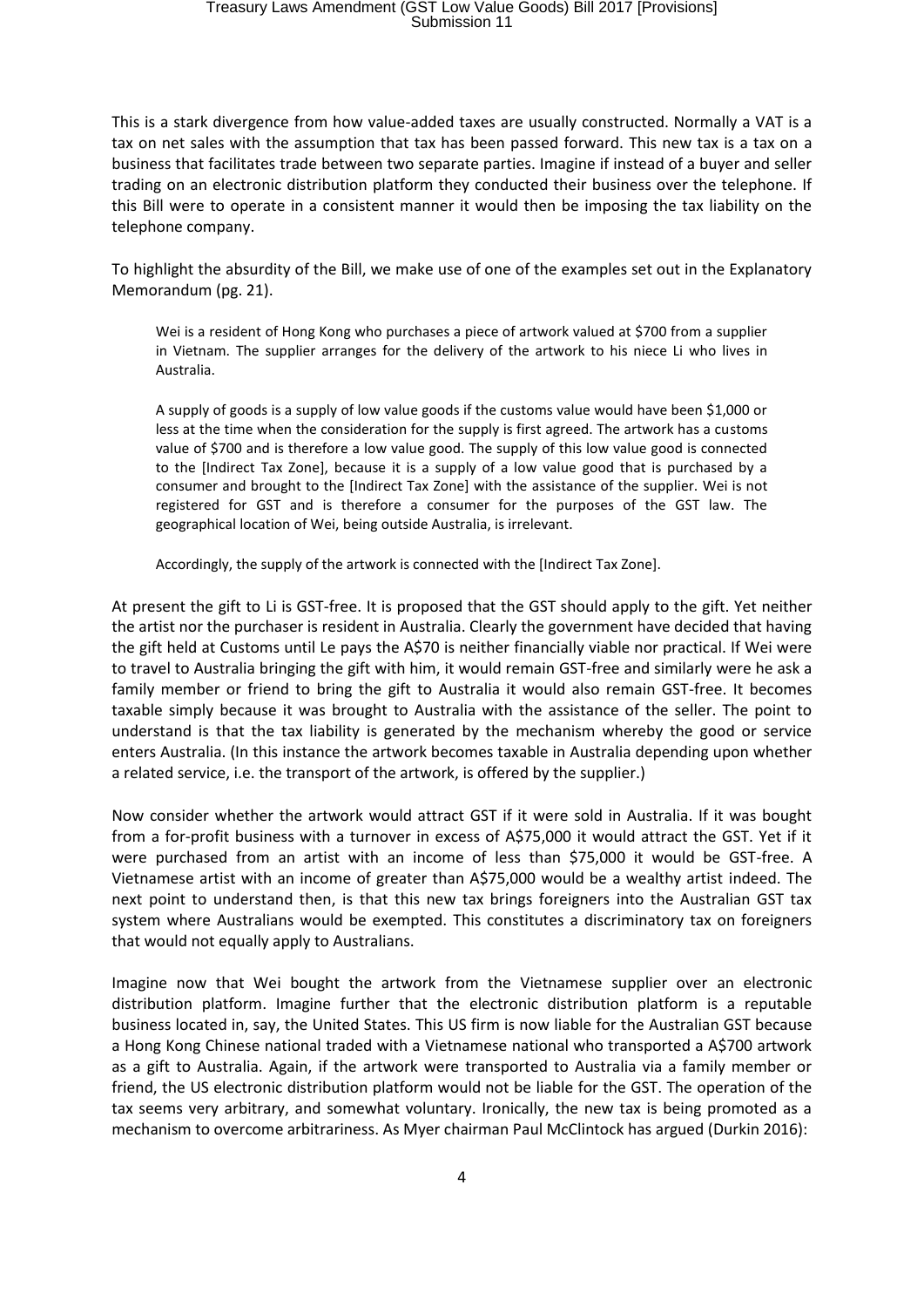It's absolutely crazy that you pay different tax depending on where you buy a product from," Mr McClintock told the *Financial Review*. "We are now in a completely seamless market. You can sit in your home and order from one site and it's taxed, and another and it isn't. That's balmy. It's outrageous.

It is not clear, from the government's own example, that this new tax resolves the outrageous and balmy situation that Mr McClintock identifies. If anything it is now worse. (As an aside, we suspect Mr McClintock would never agree that his landlord should be responsible Myer's tax liabilities – yet that is what this new tax would imply were applied to his business).

Then there are questions as to the administration of the new tax. Let us assume for arguments sake that the reputable US electronic distribution platform does (somehow) collect the GST from Wei and passes it onto the Australian Taxation Office. Then the new tax will have operated as planned. But what happens if Wei and the Vietnamese supplier transact via a disreputable electronic distribution platform? This electronic distribution platform could, for example, simply not collect the GST or it could collect the GST and not transmit it to the Australian Taxation Office. What mechanism would the Australian Taxation Office have to enforce compliance with Australian law? How would the Australian Tax Office even know that a tax fraud had occurred?

Compliance with this law appears to be somewhat voluntary and arbitrary. The Australian Tax Office has no authority or power to audit any of the participants to the transaction nor is it likely to have any authority or power to audit the electronic distribution platform. To be clear – the example above is one given by the government to illustrate how the new tax is to operate. The fact that it is so easily reduced to an absurdity demonstrates the fragility of the rationale for the tax.

In this instance it is very unlikely that the Australian government would ever receive any GST revenue, unless it adopted the expensive and impractical policy of holding the artwork at Customs until the GST was paid. From the Australian government's perspective this would be case of tax avoidance or evasion. We discuss this in the context of Webley, Adams and Elffers' (2006) five factor model of VAT avoidance:<sup>1</sup>

 Sanctions and punishment: Generally the higher the probability of detection and punishment the higher the compliance with tax law. As we have suggested, however, the Australian Tax Office has little power to audit and enforce compliance with Australian tax laws when all the parties to the transaction are overseas and the electronic distribution platform has no connection to Australia. Strictly speaking the Australian government requires the cooperation of foreign governments to operationalise the new tax. Yet the Vietnamese government is likely to see the sale as an export (and not want to tax it), the Hong Kong government would have no interest as the transaction does not involve importing anything into Hong Kong, the US government, at best, would see this as an export, but most likely show no interest in the transaction beyond taxing the electronic distribution platform on its ordinary income under its own tax laws. To the extent that the GST payment from the electronic distribution platform constituted a deduction under US law, this could reduce the taxable in the US leading to a wealth transfer from the US to Australia.

**.** 

 $1$  They appear to conflate the terms "avoidance" and "evasion". Strictly speaking tax avoidance is legal, while tax evasion is illegal.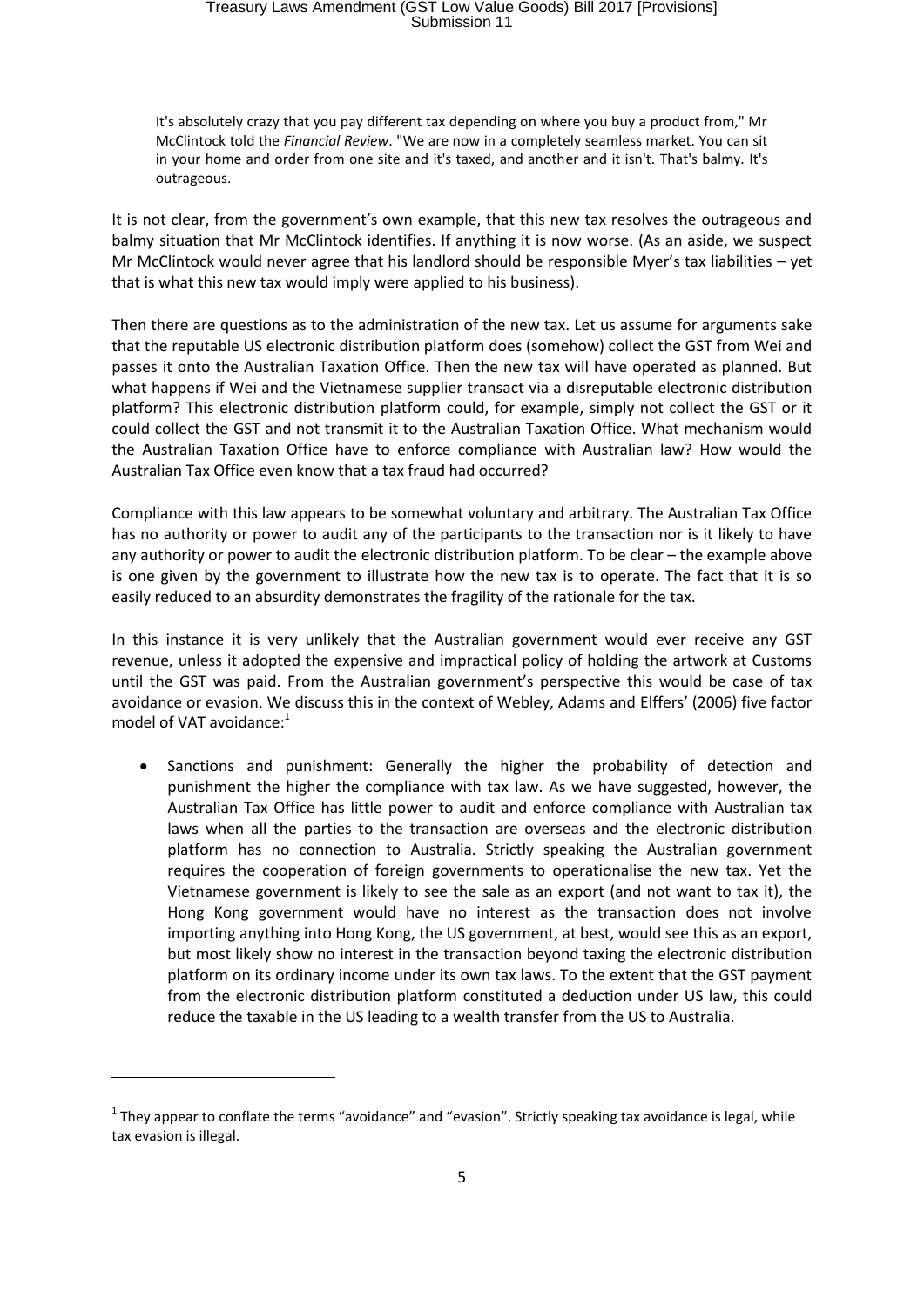# Treasury Laws Amendment (GST Low Value Goods) Bill 2017 [Provisions] Submission 11

- Equity: Perceptions of fairness are important in tax compliance. The extent to which either Wei or the Vietnamese supplier thought it fair that the Australian government tax the transaction would determine their willingness to pay the tax or declare the tax liability. We suggest that it unlikely that either party would perceive Australian taxation of the transaction appropriate.
- Personality: We do not have enough information in the example to speculate on how this would operate. Generally, however, those individuals who are more community minded are less likely to engage in tax avoidance and evasion.
- Satisfaction with tax authorities: Those individuals who believe that government money is generally wasted money are more likely to avoid and evade paying tax.
- Mental accounting: The issue here is how businesspeople mentally account for the GST. Those who clearly in their minds separate out the GST from the turnover are more likely to pay the tax, while those business people who do not clearly separate the money are more likely to (attempt) to evade the tax. According to the Inspector-General of Taxation (2015) 60% of tax debt owed to the Australian Tax Office was from the small business category. Of that amount 74% was owed by micro-business, i.e. businesses with a turnover of less than A\$500,000. Clearly, small business (those likely to be employing an electronic distribution platform or selling Vietnamese art) do not clearly separate out the GST from their turnover.

Now it could be argued that the example we have chosen for our critique is trivial. Yet  $-$  it is the government's intent that the GST should apply in that situation. Consider a simple change – imagine that Wei is resident in Sydney, and he buys an artwork from a Vietnamese supplier and imports it into Australia. Much of our critique remains unchanged. If he was to contact the Vietnamese supplier by telephone it is easy to see the absurdity of making the telephone company liable for the GST. Yet the electronic distribution platform would be liable for the GST payment. The Vietnamese supplier is still brought into the Australian GST system even if not earning an income of over A\$75,000. It may well still be the case that a reputable US electronic distribution platform is liable for the GST payable on a transaction that occurs between an Australian and a Vietnamese resident. Of course, we can also speculate on why Wei might buy from an overseas supplier using an electronic distribution platform.

If Australian retailers are to be believed Wei shops online to avoid paying the GST. This invites us to imagine that the only difference between Australian retailers and international retailers online is the 10% price differential. For example (Low and Mather 2015):

Retailer Gerry Harvey has seized on the proposal, welcoming it as a way of finally levelling the playing field for local shops, which have to charge GST on all items.

Similarly, Treasurer Scott Morrison made the following comment in his second reading speech:

These changes are about ensuring that Australian businesses, particularly small retailers, do not continue to be unfairly disadvantaged by the current GST exemption that applies to imports of low-value goods.

Yet what Morrison and Harvey, and many other Australian retailers, refuse to acknowledge is that Australian retail prices are high compared to their international competitors. Novak (2015) provides a broad ranging price comparison between identical Australian sourced goods and internationally sourced goods. The price differentials ranged from a low of 14% to 70% for the *identical* products. Novak suggests that rather taxing foreign goods the government should focus its attention on why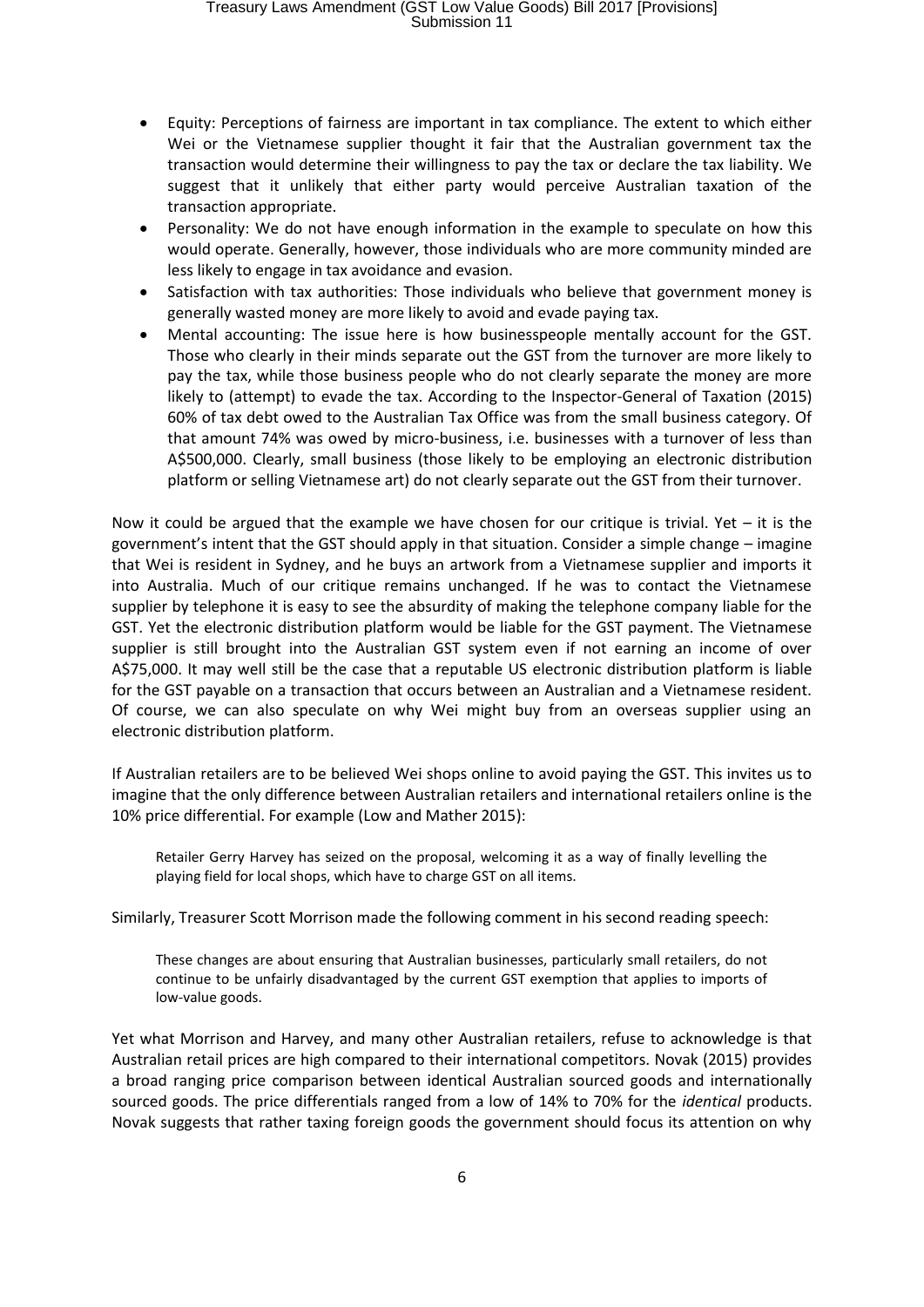Australian prices are so high. Of course, the government earns higher GST tax revenue from higher prices and has no incentive to lower consumer prices for Australians.

We argue that the extension of the GST is a revenue grab by government being passed off as a protectionist measure. It is simply populism. It is in fact a tariff. There are significant deviations from the structure of the GST to suggest that this new tax is not a GST.

We have already canvassed the fact that sellers with incomes less than \$75,000 will be drawn into the tax net. We have touched on the changed legal incidence of the GST. We now explore that issue in some detail. It is worthwhile quoting the Explanatory Memorandum in some detail:

Broadly, the electronic distribution platform rules apply to shift GST liability for supplies made through electronic distributions platforms from individual suppliers to the operators of the platform.

… The operators of electronic distribution platforms are better placed to comply with GST obligations because they are generally larger and better resourced entities than individual suppliers.

In the operation of the current GST the legal incidence is placed on the supplier with the assumption being that the tax is passed on in full to the consumer. The refund of the input credit is an important part of the tax design underpinning the assumption of the pass forward. The new tax, however, does not involve the commonwealth government refunding any money to suppliers or even electronic distribution platforms. The assumption that the tax is passed on in full, and so becomes a consumption tax, is now fragile. (Of course, it could well be violated in practice already, but now becomes untenable – see Slemrod (2008) for more discussion). The new tax is a tariff on goods imported into Australia based on online purchases. Another way of looking at it is as tax on Australian inbound internet commerce. It is not clear that the tax falls on Australian consumption, or whether the tax becomes a "trading-with-Australians tax". Most certainly, however, it exposes electronic distribution platforms to arbitrary and uncertain Australian taxation. Very likely some of these platforms will exit the Australian market or refuse to deal with Australian consumers and retailers. This is very likely to isolate Australian internet start-ups and undermine the government's own innovation agenda.

The very purpose of the A\$1,000 threshold was to promote international trade; the government now seeks to inhibit international trade.

We also need to examine the efficiency of the GST as a tax. The GST is an expensive tax to administer. According to the Australian Tax Office 2014-15 Annual Report the cost to collect A\$100, including GST collections, was A\$0.84 compared to A\$0.77 excluding GST collections. The new tax is not likely to reduce the collection cost of the GST. On the other hand, it is not likely to raise very much revenue. Table 1 shows data from the annual Tax Expenditures Statement prepared by the Australian Treasury on foregone revenue from the A\$1000 GST threshold and data from the Explanatory Memorandum as to expected revenue from the new tax. GST revenue data are from the Budget Papers.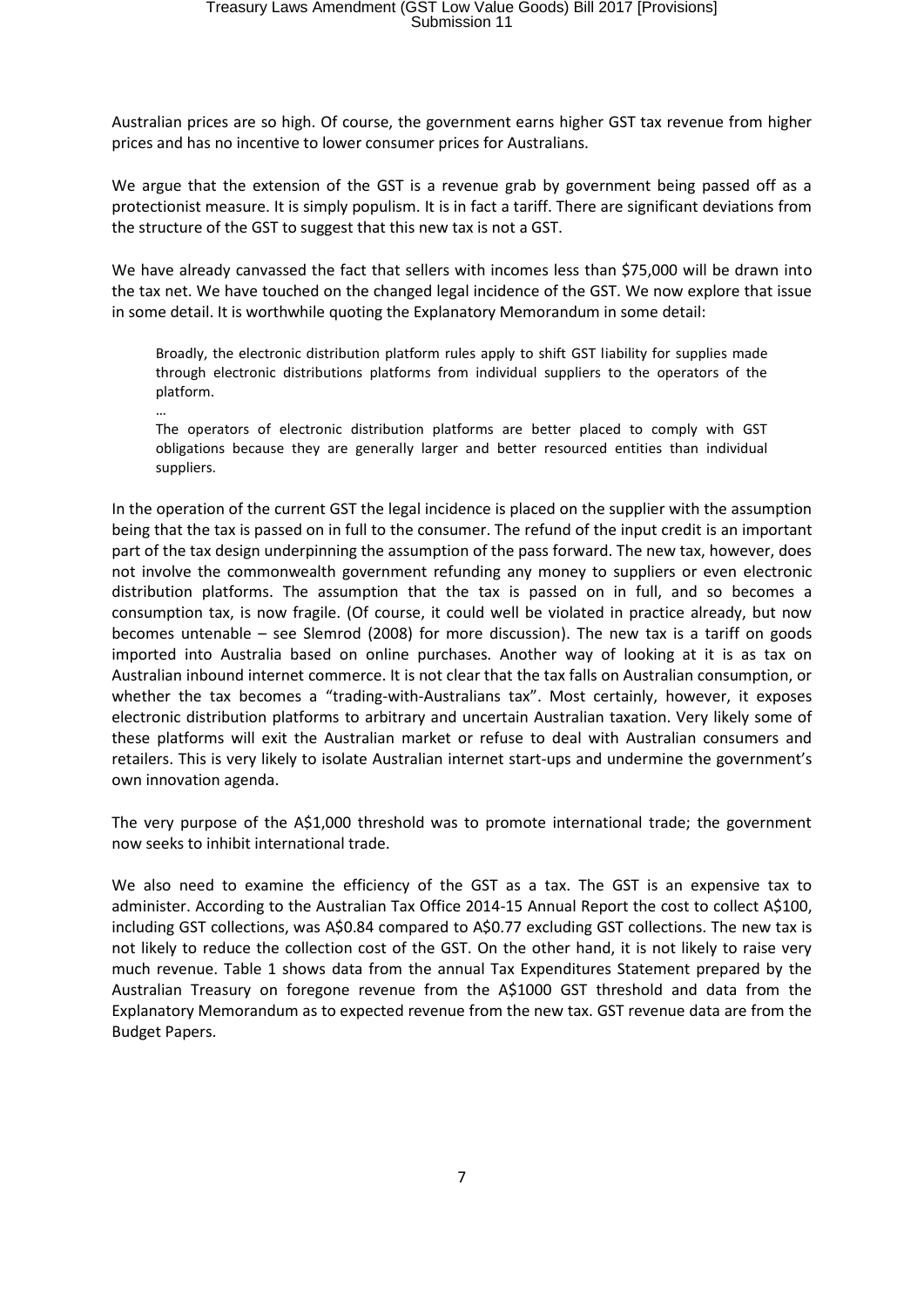|         | Tax Expenditures Statement |           |           |           | <b>Explanatory Memo</b> |           |           |
|---------|----------------------------|-----------|-----------|-----------|-------------------------|-----------|-----------|
| ASm     | 2012-13                    | 2013-14   | 2014-15   | 2015-16   | 2016-17                 | 2017-18   | 2018-19   |
|         | 400.00                     | 390.00    | 380.00    | 390.00    | 390.00                  | 70.00     | 100.00    |
| Revenue | 48.596.00                  | 51.394.00 | 54.542.00 | 57,808.00 | 60,928.00               | 64,928.00 | 67,640.00 |
| %       | 0.82                       | 0.76      | 0.70      | 0.67      | 0.64                    | 0.11      | 0.15      |

|  |  | Table 1: Estimates of GST revenue from Low Value Goods as % of total GST revenue |  |
|--|--|----------------------------------------------------------------------------------|--|
|--|--|----------------------------------------------------------------------------------|--|

Sources: Tax Expenditures Statement, Budget Papers 1, Explanatory Memorandum; own calculations.

According to data from the Tax Expenditures Statement the foregone revenue from the A\$1000 threshold is less than 1% of total GST revenue. For this financial year we estimate the foregone income to be 0.64% of total GST revenue. Using data from the government's Explanatory Memorandum the expected revenue from the new tax would constitute 0.15% of total GST revenue.

The GST itself is a complex tax to administer and expensive to collect. This new tax being proposed by the Australian government will not be any less complex to administer – in fact, it is likely to more complex to administer and more expensive to collect, yet it is not clear that it will generate substantial revenue.

#### **IV CONSEQUENCES OF REMOVING LOW VALUE THRESHOLD**

The first order consequences of the Bill will be to raise the price of goods to Australian consumers and reduce competitive pressure on Australian firms. We see no reason to believe that the revenue raised from this measure will be used by the Australian government in a socially optimal manner. While the Commonwealth is running a substantial budget deficit this is a reflection of the fact that it has increased its recurrent spending rather than suffered revenue declines (Makin and Pearce 2016).

However, the Bill's specific approach to removing the low value threshold is likely to have some significant consequences for Australia's international trade and consumer safety online that the committee should consider.

#### **Consumer safety**

The Bill provides no effective mechanism to enforce its requirement that foreign firms participate in the Australian taxation system. In that context, it is a reasonable assumption that only large firms with substantial engagement in Australia – and which intend to extend that engagement over time – will participate. The decision of the government to specifically treat electronic distribution platforms and redeliverers as suppliers, rather than the retailers of the goods themselves, is likely to create substantial problems.

To give context, it is important to recognise how the current ecosystem of online retail has evolved. An early concern with internet commerce was the reliability of service and the enforceability of contracts. Evidence to a 1998 parliamentary inquiry into internet commerce found reasonably high degrees of concern with the response time, access cost, and security of financial transactions online (Joint Committee of Public Accounts and Audit 1998). An influential paper by the economist George Akerlof (1970) identified the apparently high risks of market transactions, finding that information asymmetries between buyers and sellers could leave buyers unsure of the quality of goods and consequently unwilling to make beneficial trades. In the digital space this problem was potentially more pronounced, as buyers and sellers operated at a distance from each other – often in different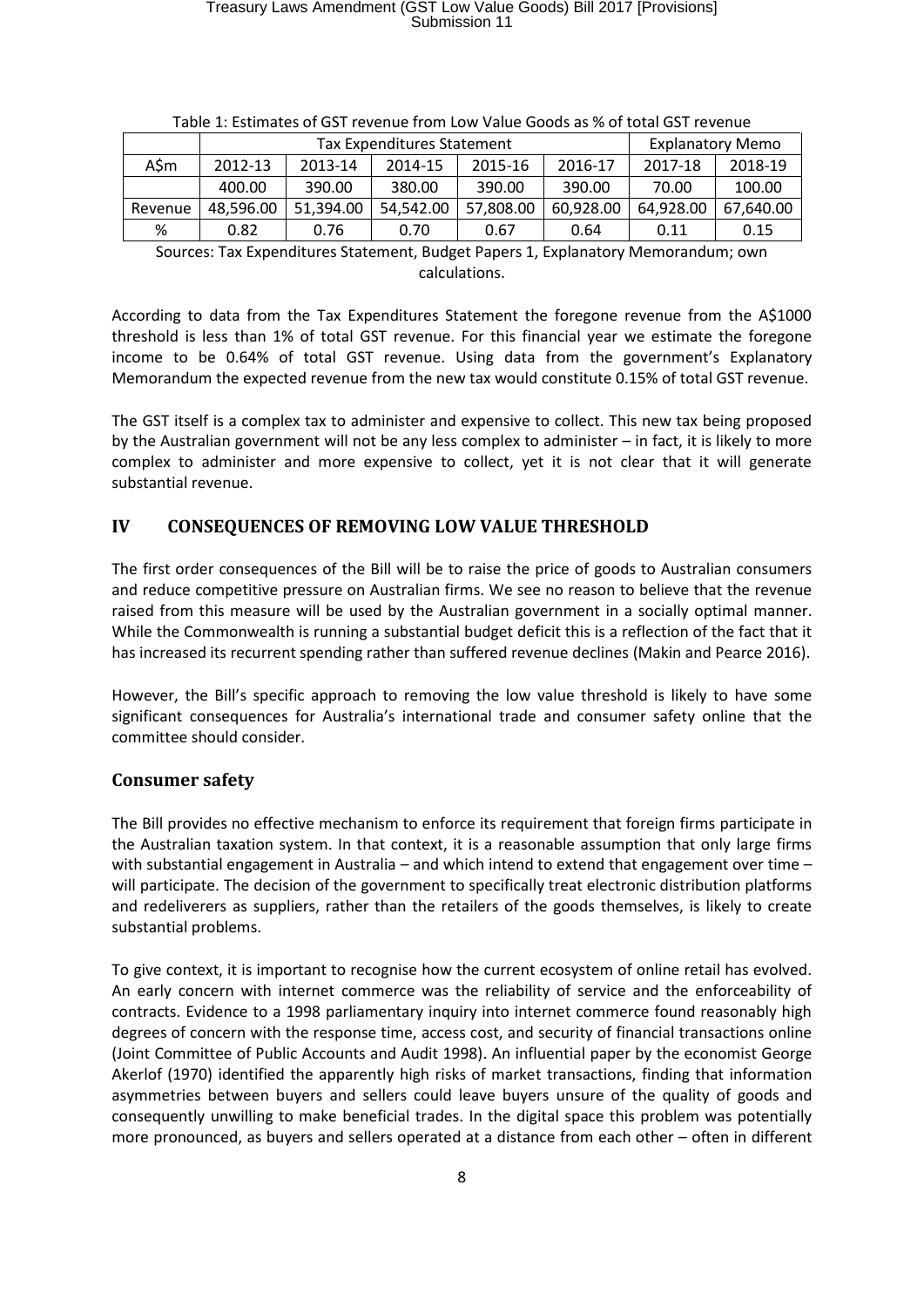countries with different legal systems and remedies for fraudulent or unfair trading. The result of these concerns in the late 1990s was the development of principles of electronic commerce that relied heavily on regulatory supervision of online markets (National Advisory Council on Consumer Affairs 1998).

These regulatory perspectives failed to recognise the key role that reputation plays in the establishment and sustainability of market transactions (Klein 1997). As Adam Smith (1997: 17) wrote,

A dealer is afraid of losing his character, and is scrupulous in observing every engagement. When a person makes perhaps 20 contracts in a day, he cannot gain so much by endeavouring to impose on his neighbours, as the very appearance of a cheat would make him lose. Where people seldom deal with one another, we find that they are somewhat disposed to cheat, because they can gain more by a smart trick than they can lose by the injury which it does their character.

A large part of the success of internet commerce has been the development of these reputation mechanisms. Tadelis (2016) notes the central role that reputation management plays in marketplaces like Amazon Marketplaces, Airbnb, eBay, Uber, Taskrabbit, the Chinese eBay competitor Taobao, and the Indian Flipkart. There are a wide range of niche online marketplaces that use similar mechanisms, such as the Lego trading service BrickLink. These platforms trade on both the reputation of the platform itself – and consumer protection mechanisms within – as well as providing buyers and sellers the ability to monitor the reputation of their counterparties.

As Adam Smith noted, the effectiveness of reputation mechanisms are stronger when there are a large volume of transactions. Large established firms like eBay and Amazon Marketplaces harness vast volumes of reputation data and long established protection processes. The Australian government cannot hope to bring all online sellers onto the GST system – a point made explicit by the Bill's treatment of electronic platforms as suppliers rather than the retailers that utilise them. It is inevitable that some marketplaces and retailers will remain outside the net. These are more likely to be the smaller firms whose generic characteristics raise the riskiness of Australian transactions: smaller firms are likely to have less well-developed protection and reputation mechanisms, and less established relationships with Australian purchasers. The level of foreign compliance with Australia's taxation system is likely highly correlated with compliance with other parts of Australian consumer protection law.

Foreign firms which do not sign up to the GST will, all else being equal, operate at a competitive advantage against those who do. The OECD (2015: 125) has identified that one of the risks of encouraging foreign intermediaries – such as online marketplaces - to collect consumption taxes is that doing so "may come at an additional cost that may be passed on to the purchaser". Australians purchasing online – particularly those purchasing goods online that are available at domestic Australian retailers – are likely to be highly price sensitive. The way the Bill has been structured provides an incentive for consumers to shift from large, compliant, and highly refined firms to more unprotected and riskier suppliers.

## **Fraud**

When the GST was introduced in 2000, the then Howard government authorised extensive price surveillance powers for the ACCC to ensure that Australians were not defrauded by unscrupulous sellers hiding price increases under the guise of the new tax. The A New Tax System (Trade Practices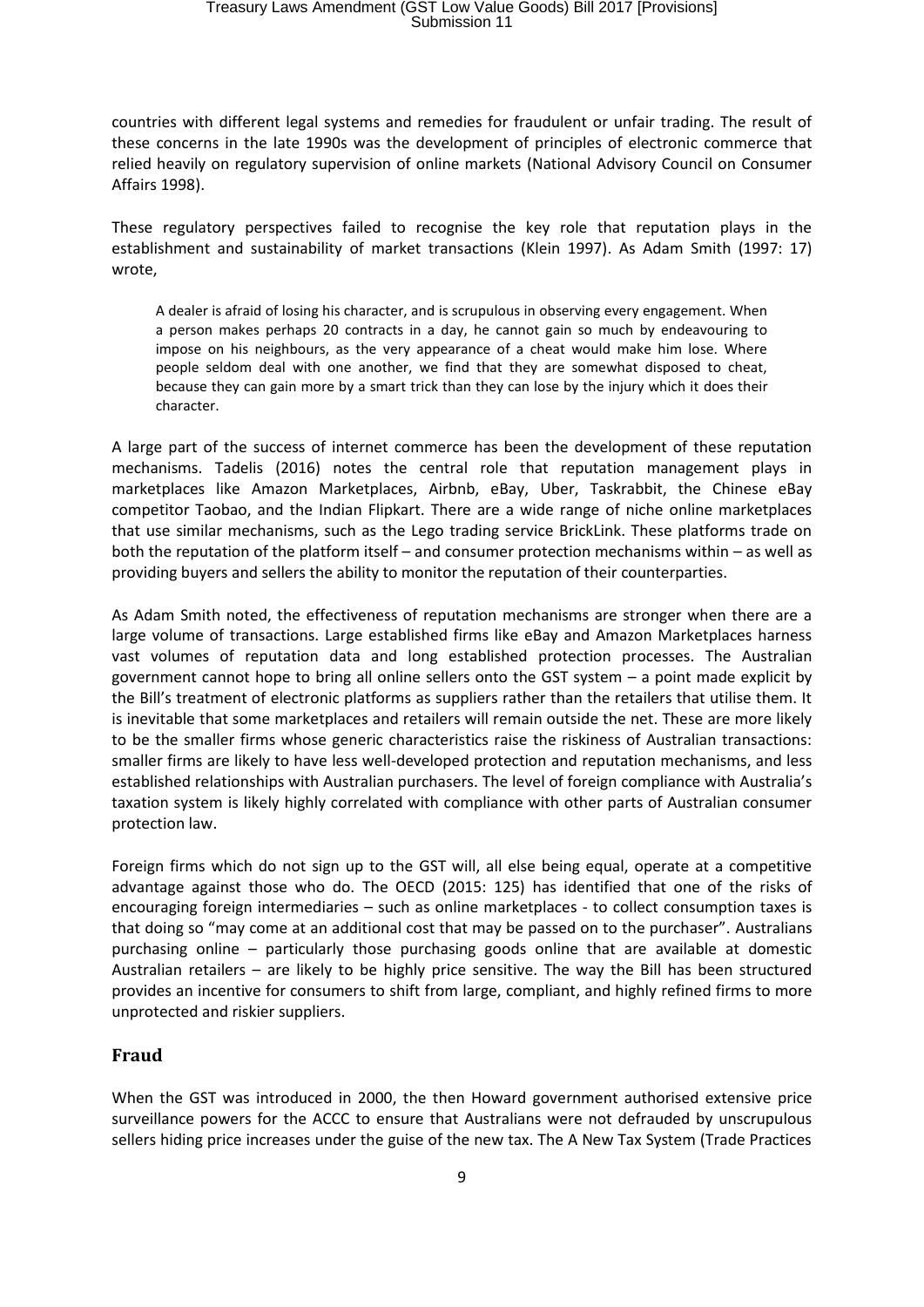Amendment) Bill 1999 granted the ACCC special transitional powers to monitor prices to ensure that tax reductions and the GST had been fairly applied. As Joe Hockey, then Minister for Financial Services and Regulation, told the parliament:

This bill is necessary to deal with those instances where price exploitation could occur. The substantial penalties that can be imposed demonstrate this government's determination to ensure that consumers receive the full benefits of the changes to the tax system. (Hockey 1998)

This was a key part of the Howard government's defence of the GST – that consumers would be well protected from fraud. Members of the government repeatedly referred to the ACCC's special responsibilities when defending the GST's introduction in parliament. For example, the Treasurer Peter Costello exhorted the public in parliament that:

… if anybody believes that a price has been moved in a way which it should not, that matter can be reported to the ACCC, which has strong enforcement powers and which can investigate those particular matters to ensure that there is no price taking under the misleading or deceptive cover of a tax change (Costello 2000).

Between July 1999 and July 2001 the ACCC investigated 5,000 "GST-related matters" which resulted in "9 Federal Court actions, 40 court enforceable undertakings … more than 600 administrative undertakings, such as apologies refunds, corrective advertising and written undertakings refunds totalling almost \$9.5 million for about 528,000 consumers" (Australian Competition and Consumer Commission 2001). The ACCC had a similar role at both the introduction of the carbon tax and again after its repeal. ACCC monitoring of major tax changes has become a standard procedure in Australian politics. However, it is not clear how the government will monitor international sellers and marketplaces in the case of the imposition of extraterritorial taxation. It is also not clear how the Australian government will monitor domestic prices that may change as a result of the lessening of domestic competition as a result of this policy change. The government should clarify whether it still considers that fraudulent activity under the cover of taxation changes is of concern, and how the legislation will deal with this risk.

## **Exiting the Australian market**

A likely consequence of this new tax is that some electronic distribution platforms may exit the Australian market. The very large one's may well remain; but smaller second tier electronic distribution platforms – especially those that are just above or below the A\$75,000 threshold – may exit the Australian market and so reduce competition among electronic distribution platforms operating in Australia.

Electronic distribution platforms are likely to have a business model that either collects a flat fee per transaction or a percentage of the purchase price of each transaction. (There may be additional features such as bulk discounts and sliding scales and the like.) This constitutes their revenue and they in turn have business costs that must be covered. Electronic distribution platforms will in turn pay the normal company tax rate on their taxable income in those jurisdictions where they are liable for company tax.

The proposed new tax, however, makes them liable for ten per cent of the sales price of their own customers trading with third parties. It is very likely that an additional ten per cent impost on the sales price of good being traded will exceed the profit margin electronic distribution platform's earn from any given transaction. The simplest solution to that situation would be for the electronic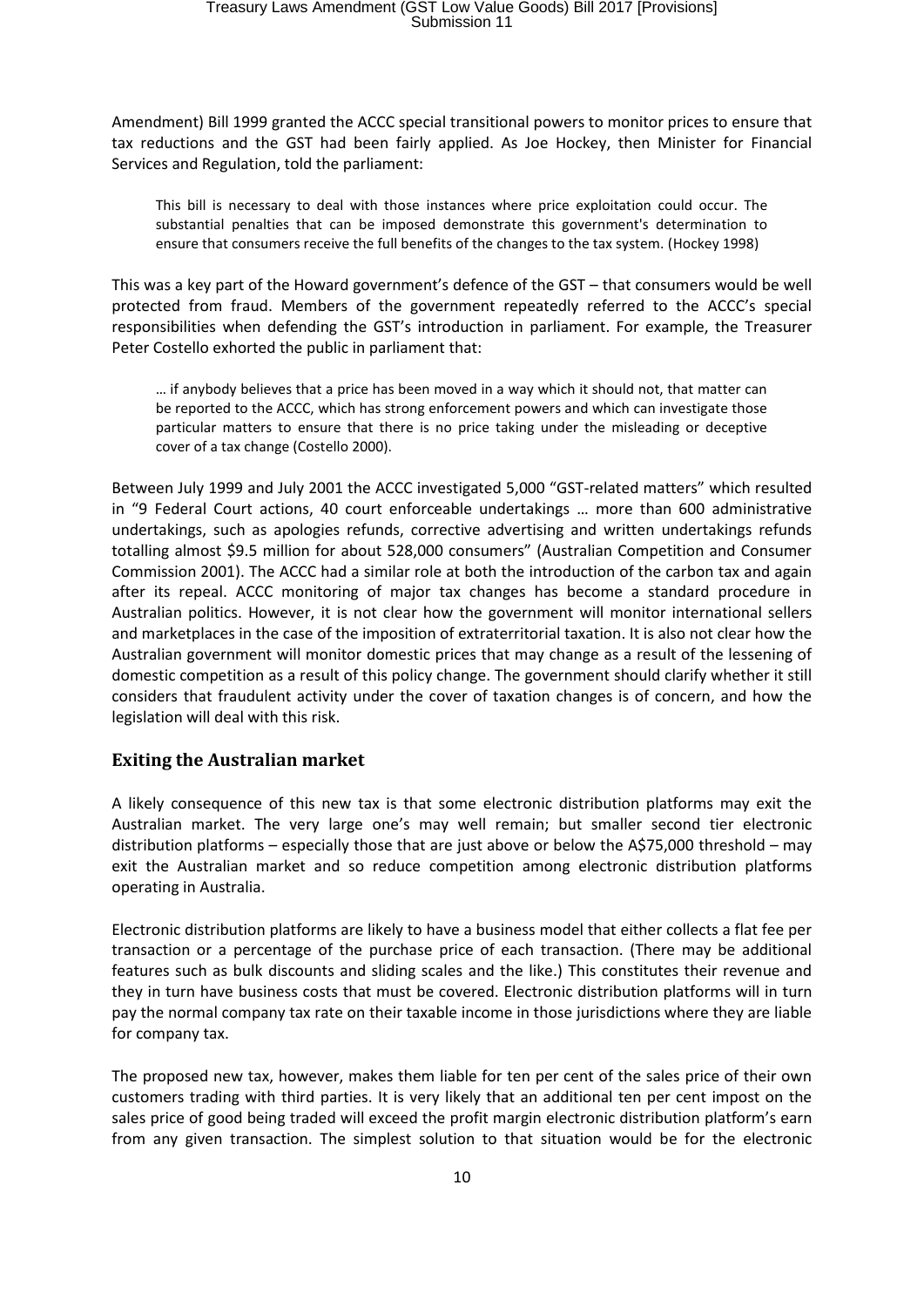distribution platform to exit the Australian market. Alternately they would have to massively increase the prices they charge to their own consumers who deal with Australians in the hope that their own consumers can pass on the additional cost to Australian consumers. Given international competition, that prospect is somewhat unlikely.

#### **Issues with harmonisation and international trade protectionism**

The Treasurer has stated that this reform "is a significant world first, but it is consistent with the direction of international tax policy in this area. It is only a matter of time until others jurisdictions follow suit" (Commonwealth Parliamentary Debates, House of Representatives, 16 February 2017, p. 1279). It is true that the possibility of imposing a value-added tax on foreign suppliers and intermediaries, rather than imposing that tax at the border, has been canvassed by the OECD in its work on base erosion and profit shifting (OECD 2015). We do not, however, believe that the government should be so blasé about leading the world on this approach.

It is possible to imagine a situation where internet retailers all register for, comply with, and impose the domestic consumption taxes of their global customers. KPMG identify 121 jurisdictions with their own value added taxes in 2016 (KPMG 2017). Should this come about, the compliance burden on internet retailers, particularly small internet retailers, would be substantial. Tax enforcement under such a system would be near impossible, and the opportunities for arbitrage virtually limitless. The Australian government should not assume that such a global consumption tax system is inevitable, or even probable. In the short term, the OECD (2015) has warned that any implementation of any alternative to tax enforcement at the border "will need to be complemented with appropriate risk assessment and enhanced international administrative co‑operation between tax authorities to enforce compliance."

The fact that the government is seeking to lead the world on this approach leaves it vulnerable to accusations – in our view, correct accusations – that the policy is being driven by protectionist sentiment rather than concerns with the viability of the Australian taxation system. The committee will be acutely aware of the political history of the push against the low value threshold. It is significant that this debate seriously begun between 2010 and 2013, when the Australian dollar was at a high against the United States dollar. In that period, the exchange rate meant that foreign retailers where highly competitive against Australian retailers.

If parliament does remove the low value threshold, however, retailers should not feel reassured. Novak (2015: 2) finds that "Putting a GST on low-value imports is unlikely to revive Australian retailing in the face of intense online shopping competition, given the significant price differentials for many popular consumer products." As outlined above, subjecting these goods to the GST does not erase the competitive advantage. Novak attributes Australia's retail disadvantage not to the low value threshold, but to our highly regulated labour market, and regulatory restrictions on retail and land use.

Nevertheless, as discussed in Section III above, a host of retailers have sought to blame their loss of market share on the Australian tax system. For example, the chief executive of Harvey Norman, Gerry Harvey, has claimed that the GST is a "huge, huge problem … If you are in retail selling those sort of goods, you are severely disadvantaged" (AAP 2010). The head of the National Retail Association has argued that the low value threshold "poses the greatest threat to traditional retail jobs and domestic online retail growth" and that if the government does not change it "the Australian retail sector will lose 33,000 jobs" (AAP 2012). A group of local retailers including Myer, David Jones, Angus and Robertson and (the now defunct) Borders argued that imposing GST on low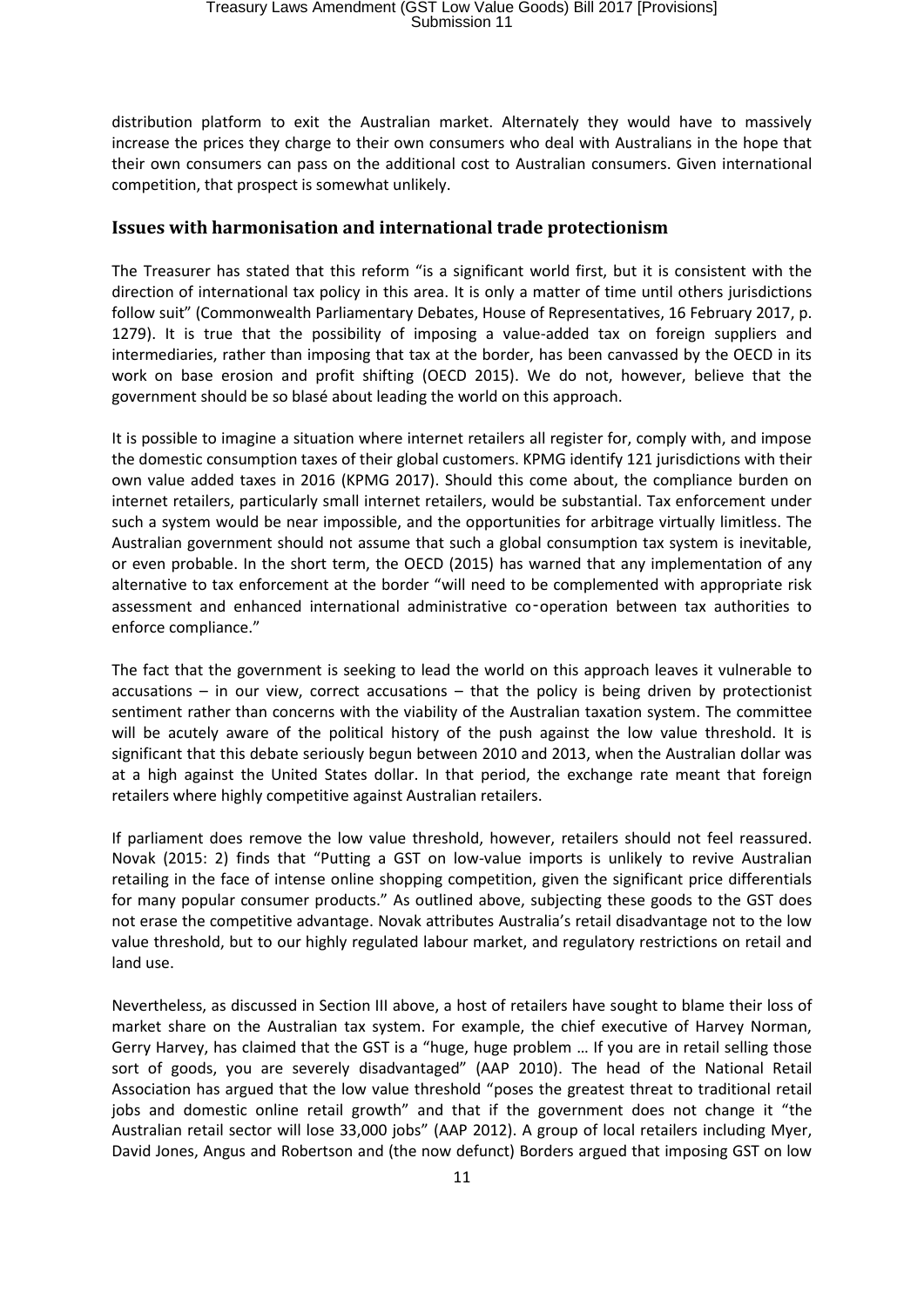value foreign imports would "create a level playing field where the same rules apply to everyone" (Winterford 2011).

In this context, it is highly likely that the government's policy will be challenged as a violation of Australia's free trade commitments. One of the central positions of Australian foreign policy is its desire to reduce barriers to trade and foster economic integration. This as we have seen is one of the stated purposes of the low value threshold. Eliminating this threshold – particularly in a manner as to try to impose extraterritorial taxation  $-$  is likely to bring Australia into conflict with either trading partners or foreign firms wishing to trade with Australia.

The fact is that protectionism (and populist economic policy generally) never achieves it stated aims of promoting domestic prosperity. Ultimately it results in lower living standards and higher prices. This policy will isolate Australians – both consumers and sellers – from the most effective and efficient electronic distribution platforms. In turn it will expose Australians – both consumers and producers – to the less desirable facilitators of international trade. Adding to the costs of international cannot be consistent with the current government's aim of promoting jobs and growth. In the 1970s there was a proposal known as the Tobin tax  $-$  the idea that a tax could be implemented to deliberately reduce the efficiency of foreign exchange market, in many respects this appears to be a tax introduced deliberately to reduce the efficiency of internet commerce for Australians.

## **V CONCLUSION: REGIME UNCERTAINTY IN AUSTRALIAN TAXATION**

It is certainly the case that Australia's low value threshold is high by international standards. This should be seen as a feature rather than a bug. In countries with much lower thresholds, there is pressure to raise it. For example, Canada's globally low threshold at C\$20 has been under much scrutiny in recent years (Stairs 2016). Australia's threshold might be high relative to other nations but that does not speak to the desirability of lowering it – the goal of any threshold ought to be the minimising of red tape and the facilitation of trade. Efforts to collect tax from trade should not be prioritised over the trade itself.

More fundamentally this policy increases the uncertainty that Australian firms, foreign firms operating in Australia, and firms in foreign jurisdictions trading with Australians will have about Australia's tax regime going forward. That this policy forms part of the OECD's work on base erosion and profit shifting is significant. We have argued that other policies under this umbrella – such as the diverted profits tax which passed parliament in March 2017 – have put Australia's reputation as a good international player in tax administration at risk, have been introduced contrary to the evidence about the erosion of the tax base, and will be implemented in a way that will decrease Australian competitiveness (Berg and Davidson 2017a). We see similar problems with this policy. However, such taxation changes add up to more than the sum of their parts: offering investors a picture of Australia's taxation regime as highly uncertain and confused. We recommend that the government does not proceed with the Treasury Laws Amendment (GST Low Value Goods) Bill 2017.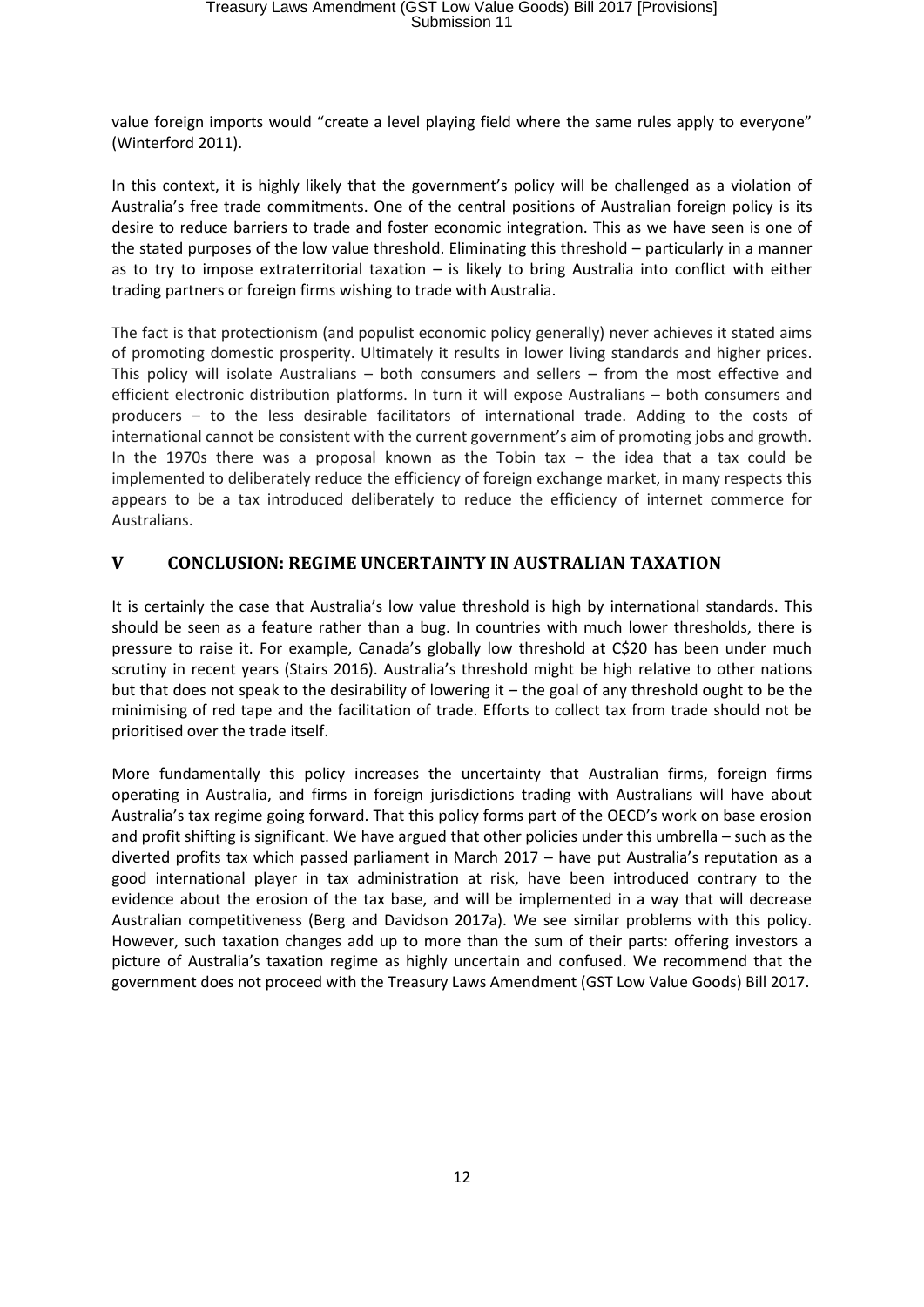#### **BIBLIOGRAPHY**

- AAP. 2010, 'Gerry Harvey calls for GST on online purchases'. The Sydney Morning Herald, 23 November. http://www.smh.com.au/business/gerry-harvey-calls-for-gst-on-onlinepurchases-20101123-1850x.html
- AAP. 2012, 'Retailers call for GST on online sales'. News.com.au, 14 September. http://www.news.com.au/finance/work/retailers-call-for-gst-on-online-sales/newsstory/3a84e4dbab88452dcdcdd95db6fc6172
- Australian Competition & Consumer Commission. 2001, 'One year on and most businesses comply with ACCC price guidelines.' https://www.accc.gov.au/media-release/one-year-on-andmost-businesses-comply-with-accc-price-guidelines
- Akerlof, GA 1970, '"The Market for Lemons": Quality Uncertainty and the Market Mechanism', Quarterly Journal of Economics, vol. 84, no. 3, pp. 488-500.
- Alley, C and Bentley, D 2005, 'A Remodeling of Adam Smith's Tax Design Principles', Australian Tax Forum, vol. 20, p. 579.
- Australian Taxation Office 1997, Submission to the Joint Committee of Public Accounts Inquiry into Internet Commerce, Commonwealth of Australia.
- Berg, C 2015, 'Forcing GST on imports doesn't stack up', ABC The Drum, 24 August.
- Berg, C and Davidson, S 2015, Submission to Treasury consultation into exposure draft of Tax Laws Amendment (Tax Integrity Multinational Anti-avoidance Law) Bill 2015, Institute of Public Affairs.
- ---- 2017a, 'Diverted profits tax will go nowhere'. The Australian Financial Review, 28 March.
- ---- 2017b, '"Stop This Greed": The Tax-Avoidance Political Campaign in the OECD and Australia', Econ Journal Watch, vol. 14, no. 1, pp. 77-102.
- Board of Taxation 2010, Review of the Application of GST to cross-border transactions: A report to the Assistant Treasurer, Commonwealth of Australia, Canberra.
- Chung, F 2015, 'Coalition 'selling out' to unions, retail groups in push to lower overseas online GST threshold', News.com.au, 5 January.
- Commissioner of Taxation 2014-15, Australian Taxation Office Annual Report.
- Costello, P 1998, 'Questions without notice: Goods and Services Tax: Price Increases', Commonwealth Parliamentary Debates, House of Representatives, 16 February 2000.
- Davidson, S 2014, Multinational corporations, stateless income and tax havens, Association of Certified Chartered Accountants.
- Durkin, P 2016, 'eBay's global CEO Devin Wenig tells Malcolm Turnbull to drop plans for GST on overseas online purchases', The Australian Financial Review, 4 December.
- Explanatory Memorandum 2016-2017, 'Treasury Laws Amendment (GST Low Value Goods) Bill 2017', House of Representatives.

Hockey, J 1998, 'Second Reading: A New Tax System (Trade Practices Amendment) Bill 1998', Commonwealth Parliamentary Debates, House of Representatives, 10 December 1998.

- Howard, J 2005, 'Letter addressed to Senator the Hon Chris Ellison', Department of Prime Minister and Cabinet, FOI Disclosure foi-2013-021.
- http://www.dpmc.gov.au/foi/ips/disclosure\_logs/dpmc/docs/2012-13/foi-2013-021.pdf Inspector-General of Taxation, 2015, Review into the ATO's approach to debt collection.
- James, K 2015, The rise of the value-added tax, Cambridge University Press, New York, NY.
- Joint Committee of Public Accounts and Audit 1998, Internet Commerce: To buy or not to buy?, Parliament of the Commonwealth of Australia.
- Klein, DB 1997, Reputation: studies in the voluntary elicitation of good conduct, Economics, cognition, and society, University of Michigan Press, Ann Arbor.
- Low, C and Mather, J 2015, ' Gerry Harvey urges GST on \$20 imports', The Australian Financial Review, 22 July.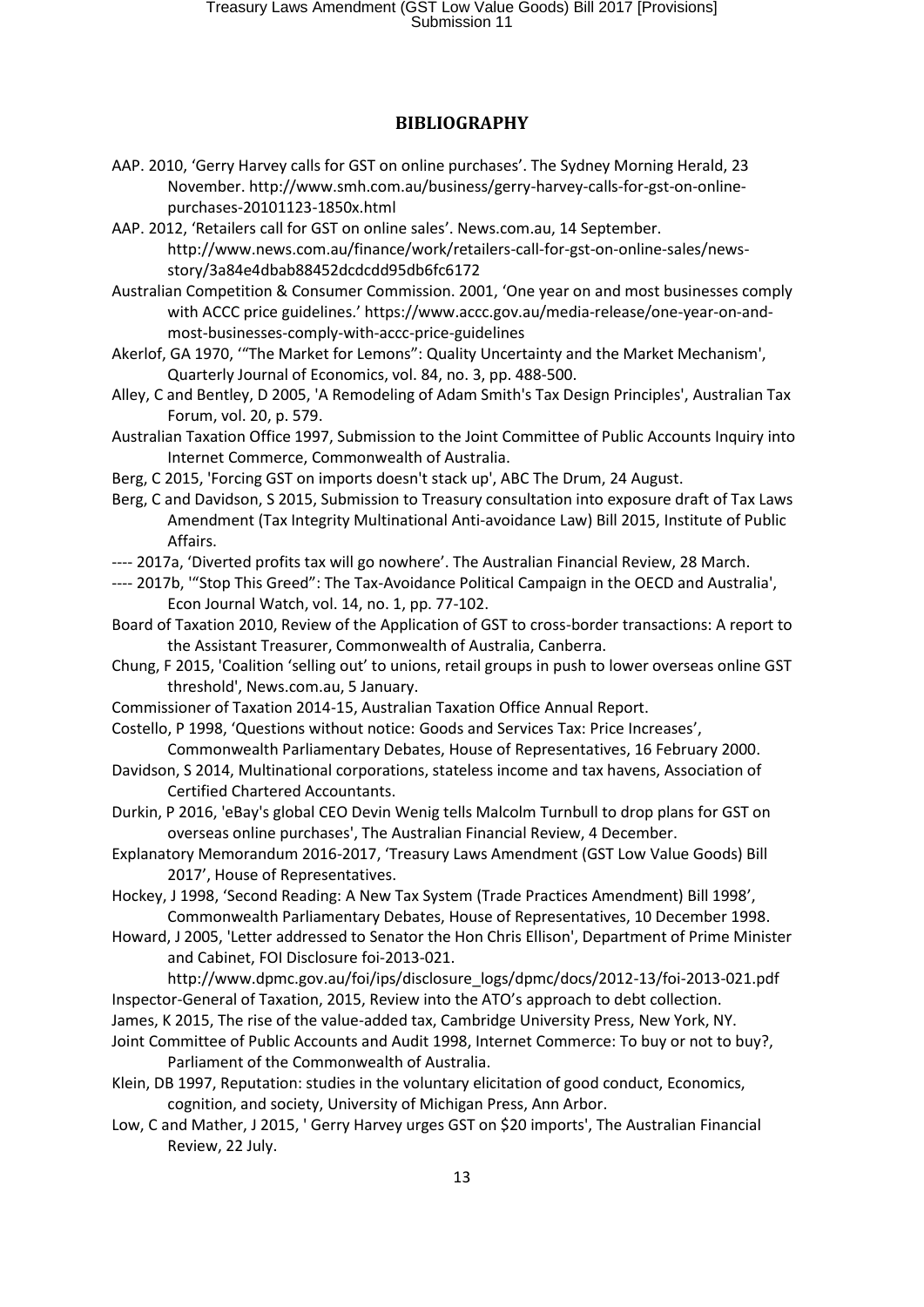- Makin, AJ and Pearce, J 2016, 'Fiscal Consolidation and Australia's Public Debt', Australian Journal of Public Administration, vol. 75, no. 4, pp. 424-40.
- Morrison, S 2017, Second Reading: Treasury Laws Amendment (GST Low Value Goods) Bill 2017, Commonwealth Parliamentary Debates, House of Representatives, 16 February 2017.
- National Advisory Council on Consumer Affairs 1998, Consumer protection in electronic commerce: principles and key issues, Department of Industry, Science and Tourism, Canberra.
- Novak, M 2015, No to the GST tax attack: Why the exemption for online purchases should stay, Institute of Public Affairs.
- Productivity Commission 2011, Economic Structure and Performance of the Australian Retail Industry.
- Slemrod, J 2008, 'Does it matter who writes the check to the government? The economics of tax remittance', *National Tax Journal*, vol. 61, 251-275.
- Smith, A [1776] 1976, An inquiry into the nature and causes of the wealth of nations, University of Chicago Press, Chicago.
- ---- 1997, 'Lecture on the Influence of Commerce on Manners', in DB Klein (ed.), Reputation: studies in the voluntary elicitation of good conduct, University of Michigan Press, Ann Arbor, pp. 17- 20.
- Stairs, A 2016, 'Canada's customs threshold: out of step and out of pocket', The Globe and Mail, 23 June.
- Tadelis, S 2016, 'Reputation and feedback systems in online platform markets', Annual Review of Economics, vol. 8, pp. 321-40.
- Tait, A, Ebel, R and Le, T 2005, 'Value-added tax, national', In J Cordes, R Ebel and J Gravelle (eds) The Encyclopedia of Taxation and Tax Policy, The Urban Institute Press.
- Webley, P, Adams, C, and Elffers, H 2006, 'Value added tax compliance', In E. McCaffery and J Slemrod (eds) Behavioral Public Finance, Russell Sage Foundation.
- Winterford 2011, 'Retailers call for GST review as online sales boom', CRN, 4 January.
- Zhang, D, Li, L, Burns, K and Davidson, S 2017, 'A test of the Kleinbard stateless income hypothesis'.